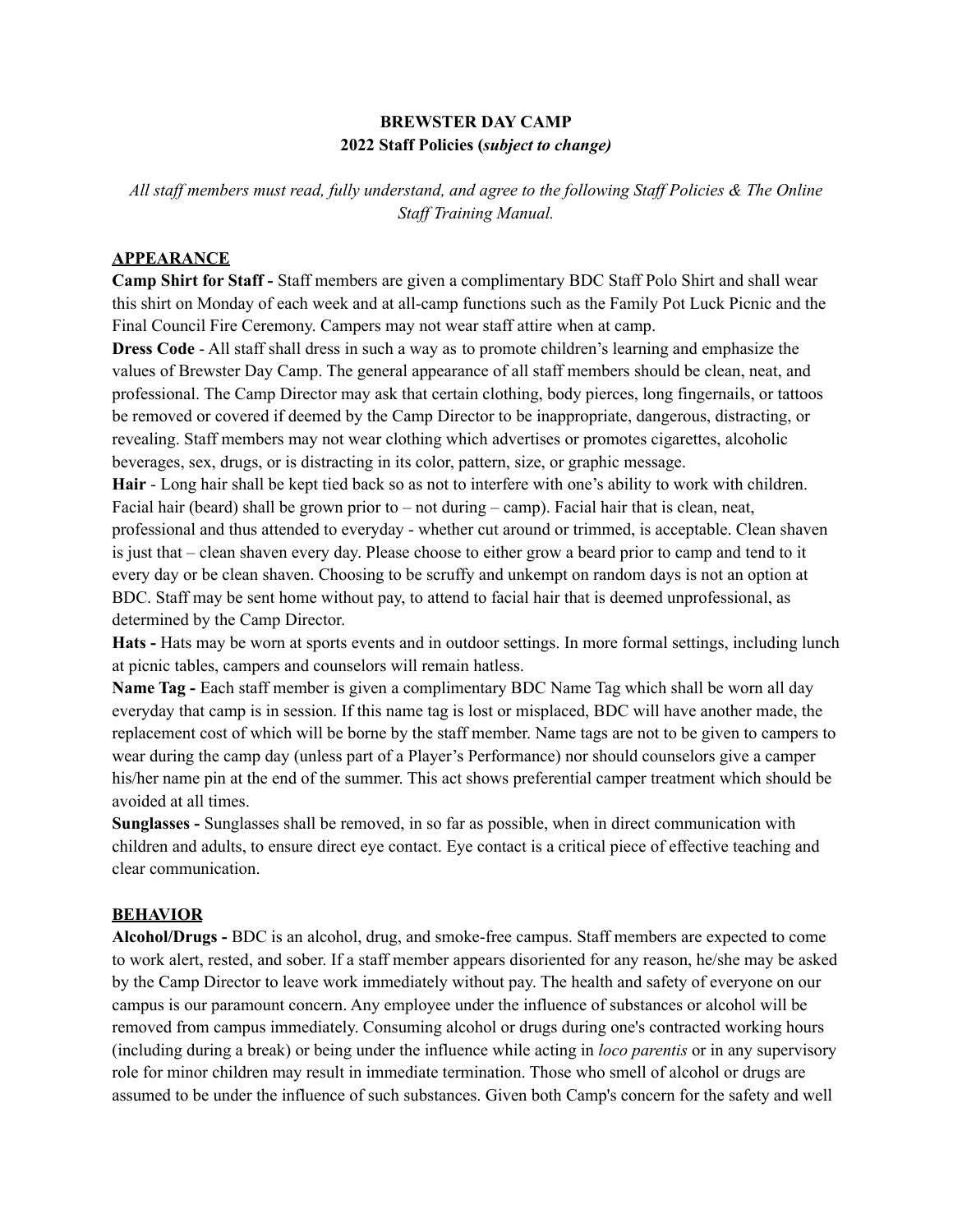being of its employees, and in keeping with Massachusetts' law, Staff members in administrative or supervisory roles (Directors, Hill Heads, Activity Heads who have staff members reporting to them, etc.) must be sure that their behavior comports with Massachusetts Social Hosting laws. To this end, staff members in administrative or supervisory roles who violate the above (by providing underage staff with alcohol or hosting parties for underage staff where alcohol is present,) may be subject to termination. (See "Termination of Contract" in "Contract of Employment" section.)

**Arrests** – If a staff member is arrested during his/her tenure as a BDC employee, the staff member must immediately inform the Camp Director. At the Camp Director's discretion, employment may be terminated.

**Arrival and Departure from Work** - All staff members are expected to arrive at work on time and should complete a full workday. All staff sign in at BDC Office upon arrival and out upon exit. If personal extenuating circumstances prevent a staff member from arriving to work on time, or finishing the full camp day, the staff member is expected to notify his/her direct report in person and complete the necessary paperwork. Pay will be decreased on a pro-rated basis. (See "Staff Sign-In" in "Contract Information" section.)

**Personal Cell, Smart Phones, Pagers, Tablets and eReaders** – Personal cell phones and related devices, are NOT to be brought on campus or used during the work day for personal use. Program staff and directors may retrieve a well-charged personal cell phone from their vehicle or the camp office, for use only during an emergency while accompanying campers off campus. Alternately, program staff may log out a camp-owned cell phone for this purpose. All personal and camp cell phones must be logged-out prior to departing campus, as part of the off-campus travel log, which is located in the camp office. Personal cell phones used for work should have all necessary contact numbers, for emergencies and non-emergencies, stored prior to departing campus. Any unauthorized use of these devices will be taken VERY SERIOUSLY by camp administration and will carry the following repercussions: FIRST OFFENSE: Formal Written Warning which will remain in the employee's permanent employment record. SECOND OFFENSE: Dismissed for the day, without pay. THIRD OFFENSE: Termination of employment. Please see a director for questions or concerns regarding this policy.

**Morning Beverages - Staff members are to consume their pre-work beverages** prior to the start of the staff person's work day so that their hands are free for greeting families and helping campers.

**Confidentiality -** Cape Cod is a small peninsula and BDC is a high-profile professional organization. At all times, BDC staff members are in direct contact with people from surrounding communities. Please respect the privacy of campers and their families by refraining from discussing private information when in public settings.

**Kitchen Privileges/Food -** Staff members are welcome to store their own lunches in their tent or activity area. The kitchens on all floors of the Saltbox and the main floor of the School House are for classroom use only. Staff members are expected to eat only their own food. One camp snack is provided for each tent counselor and program staff.

**Language -** Staff members are expected to speak and act with campers, colleagues, and family members politely. The use of rude or disrespectful language or behavior is grounds for termination.

**Playing with Children -** All staff members are expected to play with children in an age-appropriate fashion. For example, when staff join a camper kick ball or four-square game, staff should remember to kick or hit the ball gently so as not to injure campers. Campers are safest when their feet are on the ground. Therefore, please refrain from piggy-back rides, arm swinging, chicken fights, etc. during your play with children.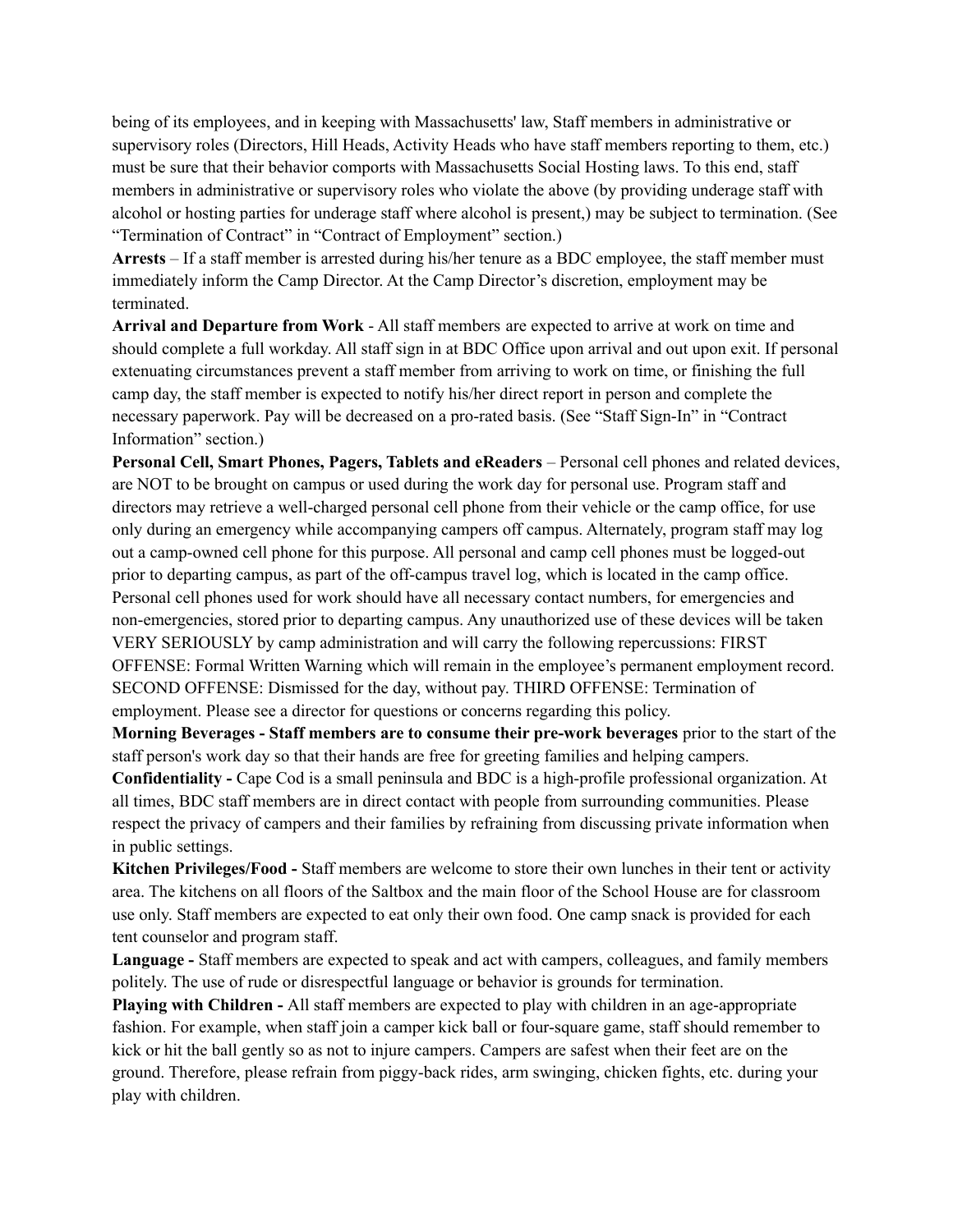**Professionalism -** Whether on or off duty, staff members' behavior will be noted by the general public. For this reason, staff members' conduct both on and off duty should reflect the values of BDC. When on duty, staff members are expected to be bright, alert, and attentive to the job at hand. Staff members must save *ALL* personal conversations for off duty hours.

**Personal/Professional Staff Relationships -** While on duty**,** relationships between staff members will remain professional. Personal relationships between staff members or between staff members and adult members of the BDC community shall not interfere with any staff person's ability to perform his/her job professionally. (See "Professionalism" above.)

**Relationships/Staff Families** - Staff members may directly teach children other than their own. Staff members may not become regular paid counselors of their own children/siblings/guardians. Staff children/siblings/guardians are however, welcome to visit their parent/guardian's programs with prior permission from both camper's parent/guardian and camper's direct counselor as well as by permission of the Hill Head.

**Religious/Ethnic/Political Sensitivity -** BDC asks that staff members be sensitive to all forms of diversity and socio-significant differences, including religious/ethnic/political/gender diversity represented at BDC. While on campus, staff members should not converse about these subjects in a manner that favors membership in a particular affiliation or in a way that criticizes, belittles, manipulates, or intimidates campers, colleagues, or family members.

**Sitting with Children -** When sitting at a picnic table, staff members and campers must sit on the bench, rather than on the top, of the table. Staff members are expected to be sensitive to the needs and feelings of the entire group when choosing to sit in close proximity to one child. Lap sitting should be reserved for campers in need of extra attention, when developmentally age-appropriate, and should be used extremely sparingly. When eating lunch with campers at a picnic table, *only counselors are to sit in the green chairs at the head and foot of the picnic tables.* Campers are expected to sit on the picnic benches and never in the green counselor chairs which denotes who has the power at the table.

**Socializing with Other Staff –** When hosting a staff social event after camp hours, please bear in mind the feelings of others. We are a small community and exclusive events should remain private in nature and invitations should be distributed outside of camp.

**Walky-Talky Etiquette** - Language use while on the Walky-Talky must be formal, crisp, and to the point. If the conversation is longer than one sentence, please speak in-person. Walky-Talkies are to be used by staff only.

#### **BENEFITS**

**Banquet -** The final Staff Banquet is a time to celebrate the staff's hard work together — appropriate behavior is expected and underage drinking and any drug use is prohibited. *Arriving intoxicated, using* alcohol or other drugs, in cars or the parking area, while at the event, or bringing alcoholic beverages *into the event is against state law and may be prosecuted by the establishment. Illegal use or over-consumption of drugs/alcohol results in embarrassment to the staf person and to BDC. Please remain fully professional and sober at this and all work-related events.* All full-time staff are invited to attend the banquet as guests of Camp. Each employee may invite one guest, and must pay for the cost of that guest to attend. *Guests of employees must be 18 years of age or older.* Part-time, hourly staff and substitutes may be invited to banquet at the discretion of the Camp Director.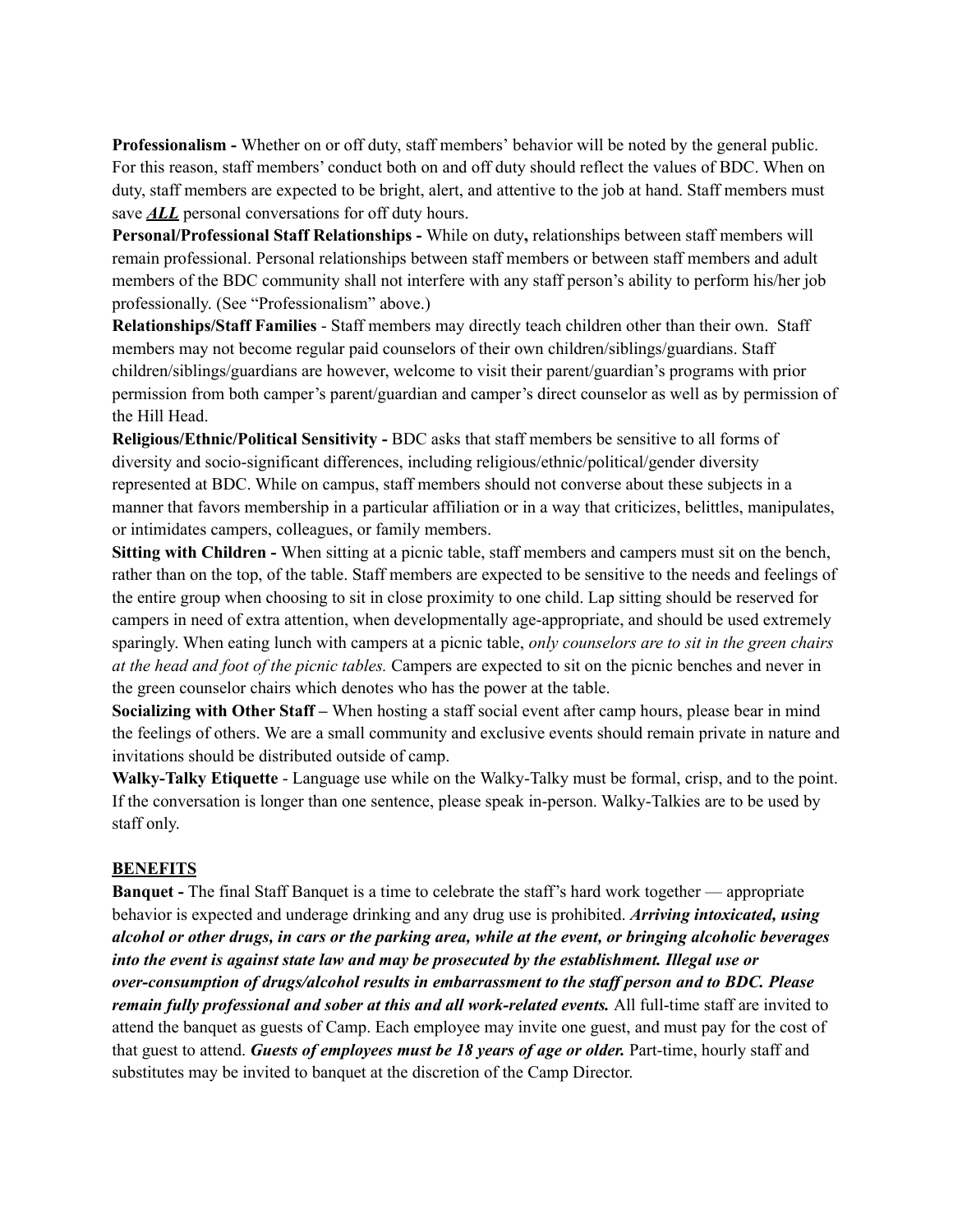**Housing Assistance -** Returning Hill Heads, Activity Heads and Directors are eligible for housing assistance in the form of a loan directly to the staff member and not to the land lord. Staff members must request this assistance in writing to the Camp Director. All housing loans must be paid back to camp in the first 4 pay periods the details of which will be written on the staff members' Contract Worksheet. **Pool Use -** see "Swimming Pool" section.

**Professional Development -** At the discretion of the Camp Director, staff members may request partial reimbursement for ongoing professional development which is directly related to his/her activity or job at BDC. See the Camp Director for more details or to discuss PD opportunities.

**Tuition Discounts -** BDC employees, at the director's discretion are eligible for various camp tuition discounts during the hours that they are employed at BDC. Staff may choose to have remaining tuition deducted from paychecks prior to taxation. Staff tuition discounts are as follows:

**Dependents** - Staff parents who have successfully completed 1 camp season and are contracted for their second summer of employment are eligible for a 100% reduced tuition rate for their first dependent child and 50% for every child thereafter. Remaining tuition can be taken from pay pre-taxed. This discount applies only for the exact time that the staff person works at BDC. *Grandparent* - Staff grandparents who have successfully completed 1 camp season and are contracted for their second summer of employment are eligible for a 25% reduced tuition rate for their own grandchildren. Remaining tuition can be taken from pay pre-taxed. This discount applies only for exact time that the staff person works at BDC.

**Sibling** - Staff who have successfully completed 1 camp season and are contracted for their second summer of employment are eligible for a 1 week, 25% reduced tuition rate when registering a sibling for the current season.

## **CAMPER DISCIPLINE**

Should the conduct of a child, at the sole discretion of the Camp Director, be in violation of camp rules or otherwise be detrimental to the safety of others or to the successful operations of a BDC program, the child may be removed from the program, either for part of a day, for a day, or several days, or for the remainder of the camp season. Furthermore, BDC adheres to four goals when disciplining children. ALL staff members are expected to use the following goals and guidelines when working with children:

## *1. Retain and support a child's positive sense of self;*

HOW: Speak about "inappropriate/appropriate behavior" not about "bad/good children." HOW: Reward appropriate behavior with recognition and praise.

HOW: Accept mistakes as a way to achieve new understanding.

*2. Foster a child's developing sense of self-government, self-evaluation, and self-control;* HOW: Ask a child how he/she feels about his/her behavior.

HOW: Allow a child to critique his/her own work instead of telling him/her what you think.

HOW: Recognize that all people are capable of "good," but sometimes "do bad things."

*3. 3. Permit freedom of expression of feelings while creating and maintaining the structure of fair and consistent rules;*

HOW: Help children recognize and appropriately articulate their feelings.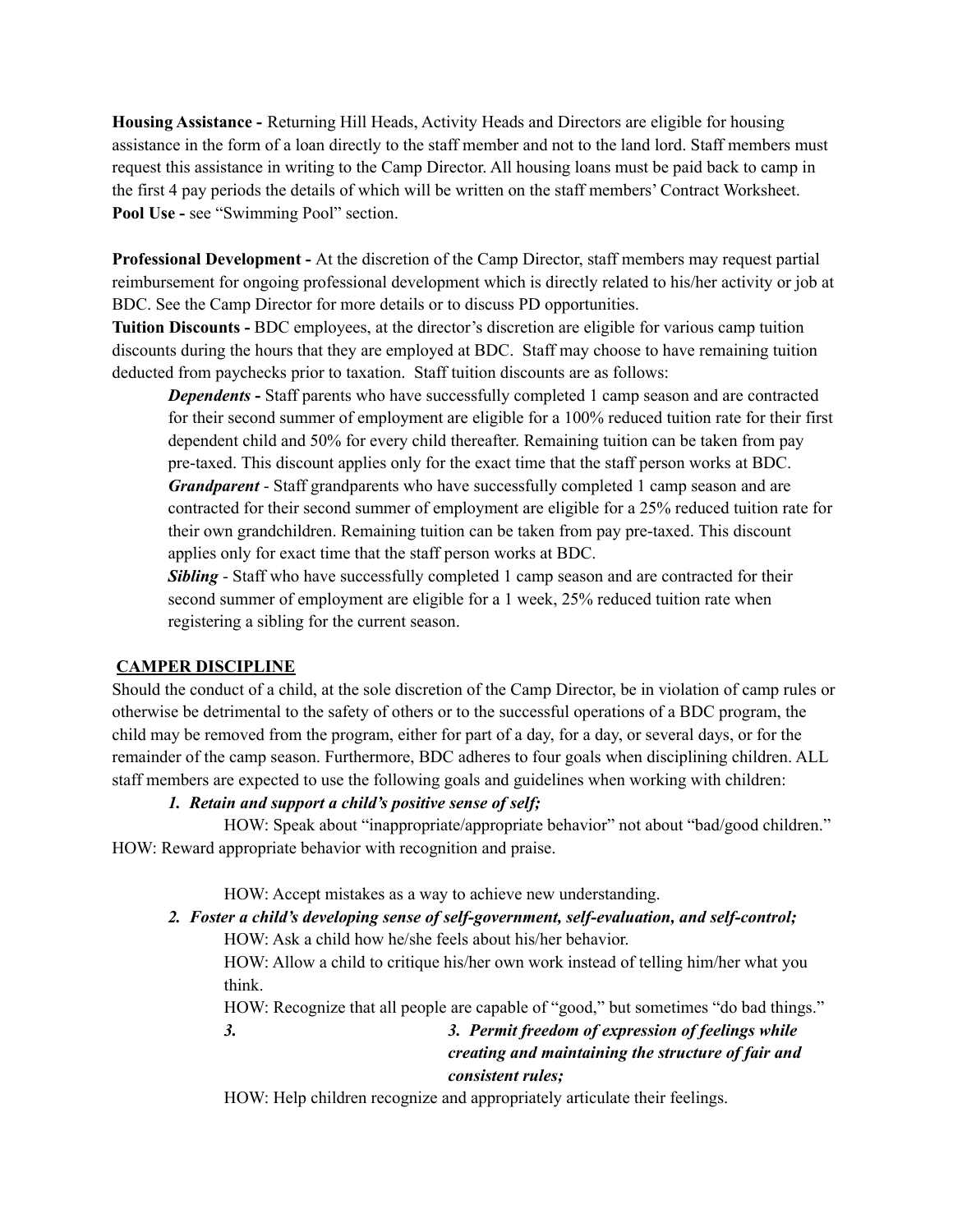HOW: Support and maintain clear and consistent camp rules.

HOW: Recognize and acknowledge that rules at home may be different from rules at camp.

*4. Preserve respect for the child, for the adults involved, and for the camp materials and supplies*.

HOW: Use the language of "facts, feelings, perceptions, intentions" for clear communication.

HOW: Never hit, spank, humiliate, verbally abuse/swear, or subject a child to cruel or severe punishment. Such inappropriate measures include restrictions from food, or punishment for soiling/wetting/not using the toilet. (As mandated by the Office for Children Polices)

HOW: Parents will be immediately contacted and the child removed if a child becomes a danger to other campers, staff, or the property.

#### **Requirements for Discipline**

### **Commonwealth of Massachusetts Prohibitions 105 CMR 430.193(B) (1) through (4)**

(1) Corporal punishments, including spanking, are prohibited;

.

- (2) No camper shall be subjected to cruel or severe punishment, humiliation, or verbal abuse;
- (3) No camper shall be denied food or shelter as a form of punishment;
- (4) No child shall be punished for soiling, wetting, or not using the toilet.

## **CAMPER RULES**

The following set of Camper Rules is sent to families prior to the start of camp and are posted each week in e*WAVES,* the camp newsletter:

1. All campers will come to camp prepared to take part in the full camp schedule by attending all *activities and following the rules for each activity;*

*2. All campers will use appropriate language and behavior and in no way endanger themselves, other campers or staf members — hitting, fighting, rock throwing, harassment of any kind, verbal abuse, or swearing are prohibited at Brewster Day Camp and are grounds for immediate removal from camp.*

*3. All campers will keep their body parts in their own personal space. Sexual contact between campers will result in dismissal from camp.*

● **The "Five-Minute Rule:"** Staff members are expected to spend no more than 5 minutes resolving any camper behavior issue. The camper must be removed from the group to get extra support from the next level of staff. This allows the staff person the ability to focus his/her attention as quickly as possible to the needs of the group not the needs of individual camper. Issues which take more than 5 minutes to resolve should be immediately reported to the next most responsible leader for resolution. (Example: Tent Counselor to Hill Head, Hill Head to Child Life Director, etc.) The Five-Minute Rule system ensures that the child receives the help that he/she needs in the timeliest manner possible. Holding a child in any meeting or uncomfortable situation without resolution for longer than approximately 5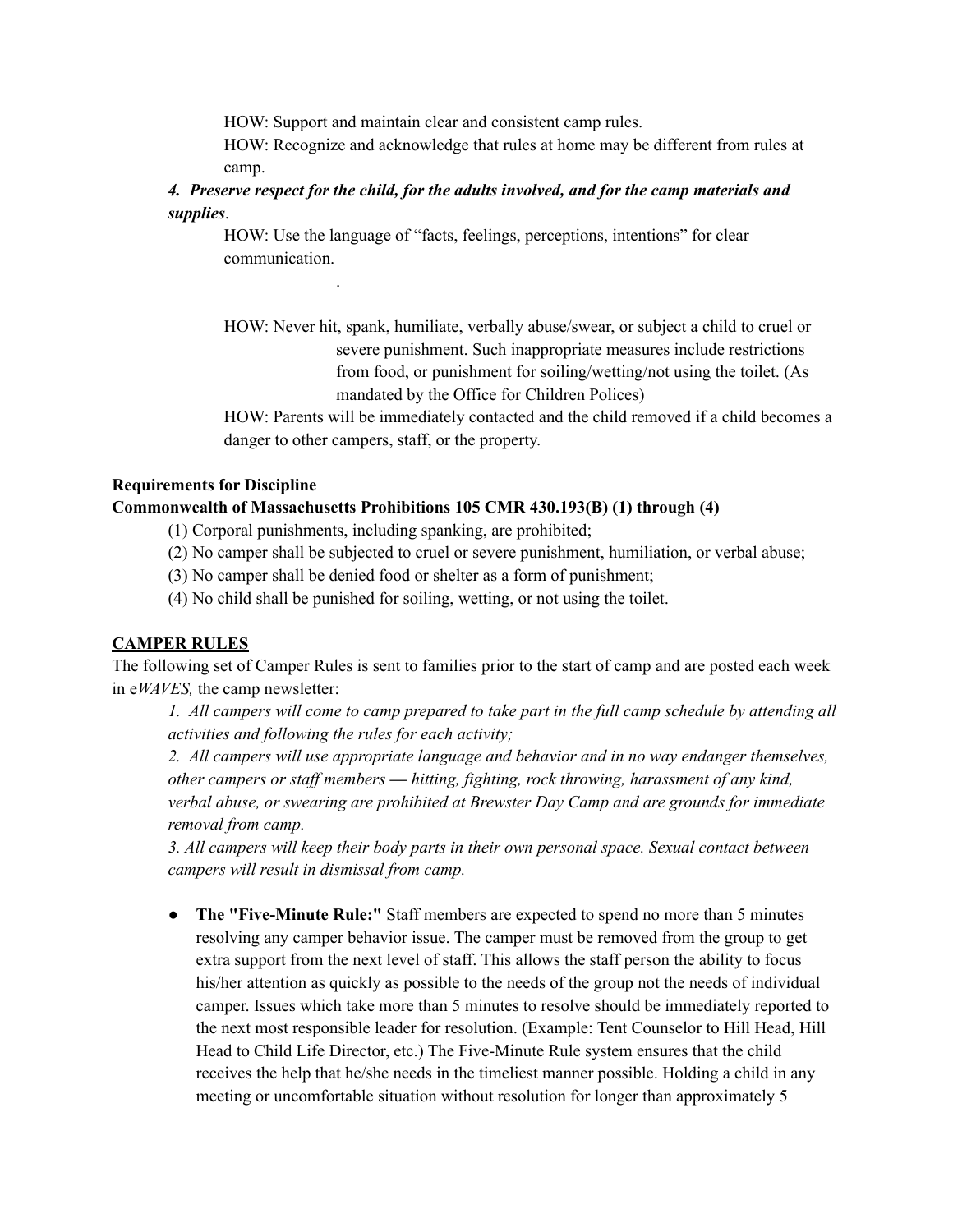minutes is considered unacceptable at BDC because after that period of time, a child's attention is stretched inappropriately and the child's needs are not being met by the adult.

### **CAMPER LEADER PROGRAM**

Camper Leaders are rising freshmen and sophomores in high school, and in excellent academic standing. CLs are *campers* who pay tuition and come to camp to participate in BDC activities while also learning to be community leaders and educators. The goal of the program is to teach our oldest campers that "with freedom come responsibility." CLs have additional freedom in creating their own schedules by showing interest in: 1) Assisting in one activity area; or, 2) Assisting a Mariners or Sailors Hill or younger tent group. 3) Helping out with the Swim Meet and other all camp events. CLs should NEVER be left alone with campers and should never be in direct contact with the oldest campers at camp (i.e. eat lunch together). Some CLs may pursue their own areas of interests such as golf, tennis, horseback riding lessons or attend Sailing School or a BDC Trips. When necessary, staff members must remind CLs to act as role models for younger campers. CLs remain on campus at all times except to go to BASE, go on a trip, or have a lesson when they will use camp transportation (i.e. CLs may *never* ride in staff cars). Staff members may NEVER, for any reason, take CLs off campus during personal time. BDC CLs are CAMPERS and the rules and expectations of all campers apply to BDC Camper Leaders.

## **CAMPER TRADITIONS**

**Cubby Tags** - Tent Counselors must prepare for an arriving camper by providing a Cubby with the camper's name clearly labeled by using the BDC Cubby Tag System. This system is explained during Training Week.

**Necklaces** - On a child's first day of camp, the Tent Counselors on Mariners and Sailors Hill are expected to give to the camper a BDC Necklace with the child's name, tent group, and year clearly written. This necklace should be given to the camper within the first 5 minutes that the new camper is on campus. Materials are provided by BDC during Training Week. Admirals Hill Campers receive a dog tag necks which gets engraved with AHAA levels as they are achieved.

**Pennants** - On a child's last day of camp, the Tent Counselor is expected to have prepared a camp pennant by signing the pennant and writing a message, the child's name, tent group, and year on the back. Tent Counselors give this pennant to the departing child at the end of his/her final day at camp, preferably in the presence of the parent or guardian.

**Last Day Post Cards**: On a camper's last day, the Tent Counselors hand write a post card. This card is delivered to the camp office and help until mid-winter when all of the camper post cards are mailed to the campers. Writing Last Day Post Cards are an important part of our winter marketing and communication and should be taken seriously to ensure that every child receives a well written postcard which they appreciate. Some staff may receive a response to their post cards, and if so, the winter office will forward on any camper mail addressed to staff person.

## **COMMUNICATION WITH CAMPERS**

In order to communicate successfully with campers, counselors are strongly advised to do the following:

- 1. Remove all extraneous stimuli such as group sounds and activities.
- 2. Insure the camper's absolute attention.
- 3. Place oneself physically at the camper's eye level.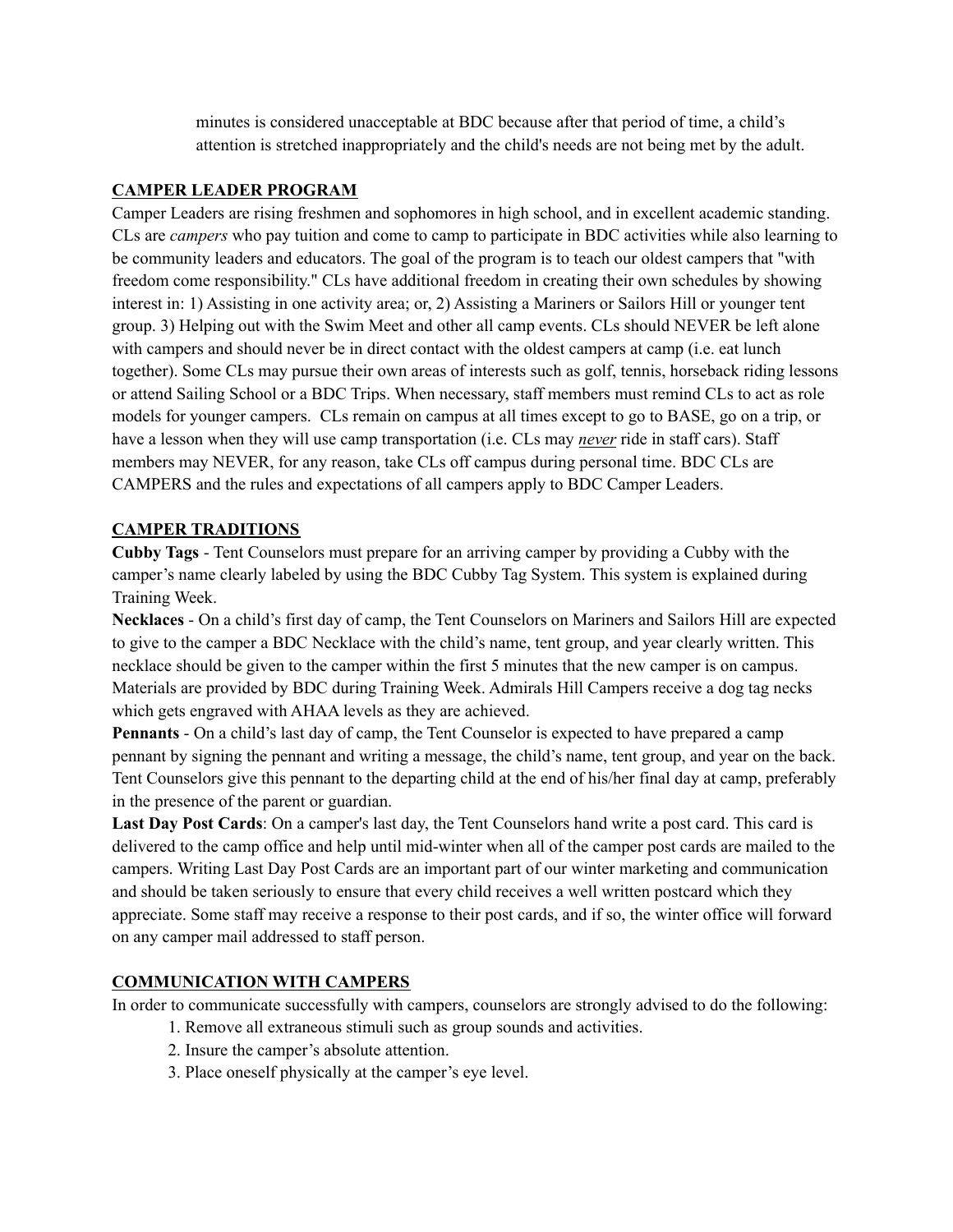4. Say what you have to say in a positive way. State the behavior you want. (i.e., "Rocks stay on the ground." OR "Please use good manners. Swearing is never appropriate here.")

5. Thank the camper for his/her attention.

*Warning: Command campers fairly and as necessary. Do not ask for permission after a direct* direction, with terms such as, "OK?" or "Alright?" If you wish to determine whether or not a child has *heard and understood your direction, please say, "Did you hear me?" or "Do you understand what I am saying?"*

#### **COMMUNICATION WITH PARENTS/GUARDIANS** (*See Staf Job Descriptions for Further Details)*

**Tent Counselors** - Daily communication with parents regarding their child's *positive* camp experience is a required part of the Tent Counselor's job. Tent Counselors are expected to know every parent and camper in their tent group by introducing themselves with a handshake and a smile, welcoming the camper into camp each day. At the end of every camp day, Tent Counselors are expected to "report out" to the adult picking up the child briefly detailing the camper's day. Tent Counselors are also expected to ensure that every camper on his/her first day of camp receives a camp necklace and has a cubby labeled with the child's name. Due to varied BDC camper schedules, some new campers will arrive EVERY Monday and some old campers will leave EVERY Friday throughout all summer. Tent Counselors are expected to know which campers in their tent are new each week and which campers will be leaving. All campers – on their final day of camp should receive a BDC Pennant signed on the BACK by their Tent Counselors and their Last Day Post Card should go to the office for safe keeping.

**Staff Memo** - Each Monday a hard copy Staff Memo is produced and distributed by the Camp Director. Staff members are required to read this memo each week. Extra copies are available in the Camp Office. **eWAVES** - Each Sunday In-Season and the first each month in the Off-Season, an electronic newsletter, eWaves, is emailed out to all camp families and staff. eWaves contains valuable information regarding camp, special events and other news at BDC for which staff members should be well versed in order to answer camper and family questions. If a family mentions that they are not receiving eWaves, please collect their email address and inform the BDC Office. Friends of BDC can be added to the emailing list by signing up on the homepage of the camp website.

#### **CONTRACT INFORMATION**

**Added Hours** - Staff is hired before, during, and after camp for specific tasks on campus on an "as needed" basis. The Camp Director is the only person who hires staff for added hours. When a staff person works added hours (ex: Family Swim Guard) that staff person must go to the BDC Office and complete a "Staff Added/Missed Time Request Form." In order to get paid, staff members must get his/her supervisor to sign off on the form and the supervisor passes this form along to the Camp Director for the final approval. Staff members that are asked to remain on campus to support Family Swim after 5:15pm will be paid for the full hour (5:00-6:00pm).

**Attendance -** Each staff person's exact contracted days varies depending on position. (See *Staf Job Descriptions* for details.) All staff members are expected to work their full contract or must have a conversation with the Camp Director. When time is missed, the staff person must complete a "Staff Added/Missed Time Request Form" to be collected by the BDC Office. BDC uses an electronic finger print time clock to track staff attendance and hours worked for pay purposes.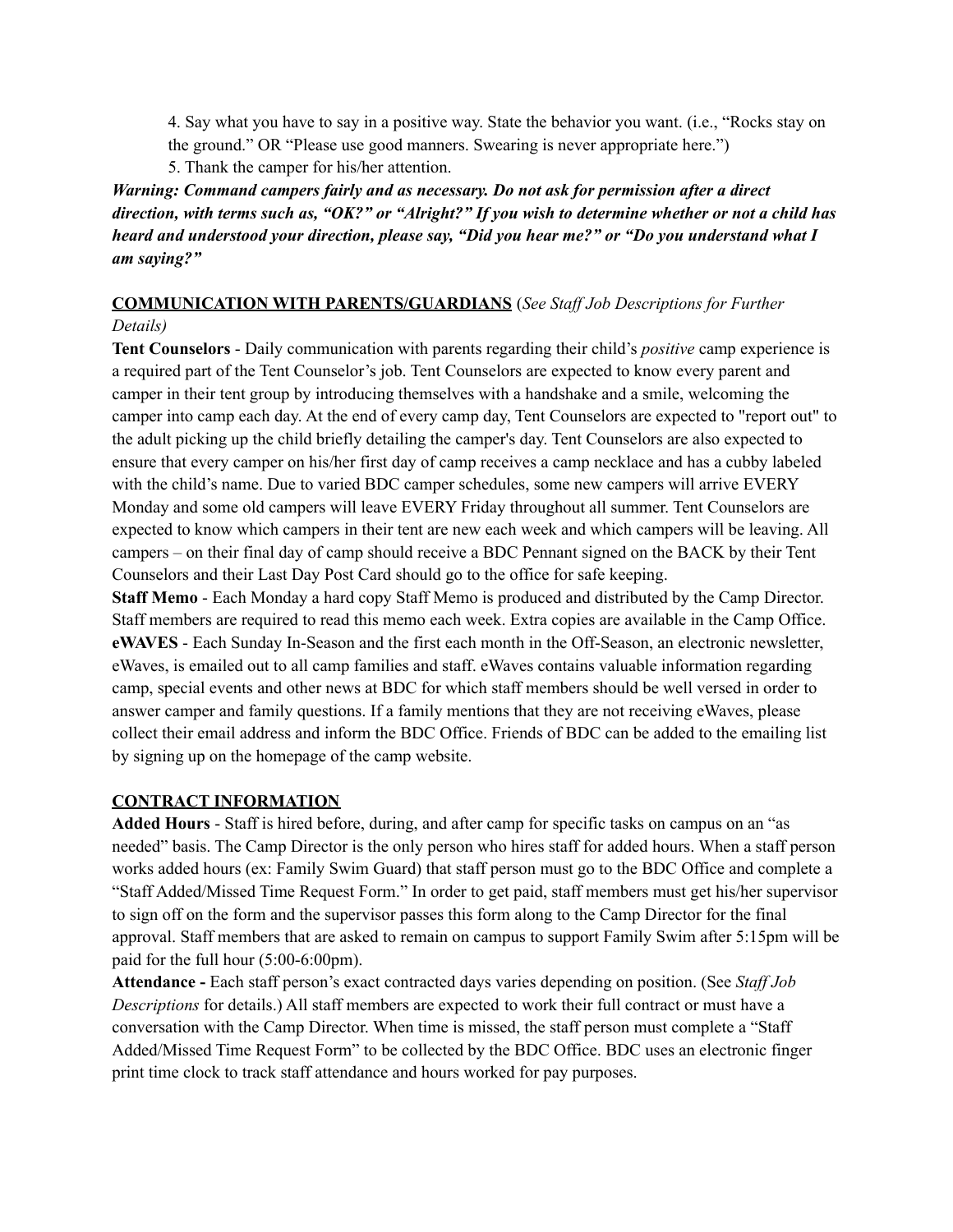**Background Checks -** The state of Massachusetts and the ACA require that all staff members, staff guests/staff visitors, and volunteers in childcare facilities submit to CORI (Criminal Offenders Record Investigation) and SORI (Sex Offenders Registry Investigation) background checks. These forms must be signed and returned in a timely manner. If the CORI or SORI reveals any information about a criminal past, the staff member will be informed by the Camp Director and a copy of the report, provided to the employee. In some rare instances, an offer of employment or contract, may be broken due, to the nature of the CORI/SORI result. A staff member may request a copy of his/her report. These inquiries now include a check of the National Sex Offender Registry Databases in all 50 states and U.S. territories.

**Breaks/Time Off** - All full-time staff members receive a one-hour break during which time staff may leave the campus. Staff members are responsible for furnishing their own lunch. BDC supplies one afternoon snack for campers and counselors. (See "Food" section below.) Staff members are expected to remain unimpaired while on break and return to work unimpaired. If the Camp Director has reason to believe that a staff member is under the influence of alcohol or other drugs while at work, the staff person will be asked to leave camp immediately and termination may follow.

**Contract Changes -** Staff members may request contract changes in writing no later than the end of the first week of camp. The Camp Director reserves the right to refuse any or all such requests. Any changes in contracts after that date may be considered either a Failure to Complete Contract or Termination of Contract.

**Contract Signature and Completion** - Each staff member is expected to sign and submit the staff contract as soon as possible after receiving it by email. Staff members are expected to complete the full terms of his/her contract. Failure to sign the contract will result in no pay. A complete and sign contract includes the proper completion of ALL the paperwork as outlined in the Contract Instructions and Check List.

**Failure to Complete Contract** - Contract dates are clearly stated in individual contract packets. As contracted employees, every staff person is responsible for meeting his/her legal contractual obligation. Time missed may be deducted from the subsequent pay check on a pro-rated basis.

**Full Time/Part Time Employees -** Full time employees work Monday-Friday from 7:30-4:30, 8:00-5:00, or 8:30-5:30 with a one-hour break. Part-time employees work at the directors' discretion details of which will be in the individual staff contract packet. Both full-time and part-time employees are expected to: Work with children; Communicate with families; Meet weekly with team members; Prepare curriculum; Maintain areas; Keep records; Attend contractual camp events such as Mid-Summer Picnic/Staff Meeting, and the Final Council Fire. (See *Contract of Employment* for details.)

**I-9 Forms** - In order to be employed by BDC, a completed Immigration and Naturalization Employment Edibility Form is required. This form requires that staff show a valid driving license  $(\&)$  social security card, (or) Valid USA Pass Port.

**Job Description and Responsibility Fulfillment -** All contracts provide enough time to accomplish the responsibilities of all job descriptions. There is no compensation for additional hours worked unless the job description changes or substitute hours are implemented by the Camp Director. Any additional hours paid will be at the Camp Director's discretion and will be added to the following pay check.

**Missed Hours** - Contracted hours missed may be deducted from the next immediate pay check on a pro-rated basis. If a staff person must request time off, he/she should do so with as much advanced notice as possible by completing the "Staff Added/Missed Time Request Form" found at the BDC Office. Missed contracted work hours may not be "traded." However, if a staff member would like to be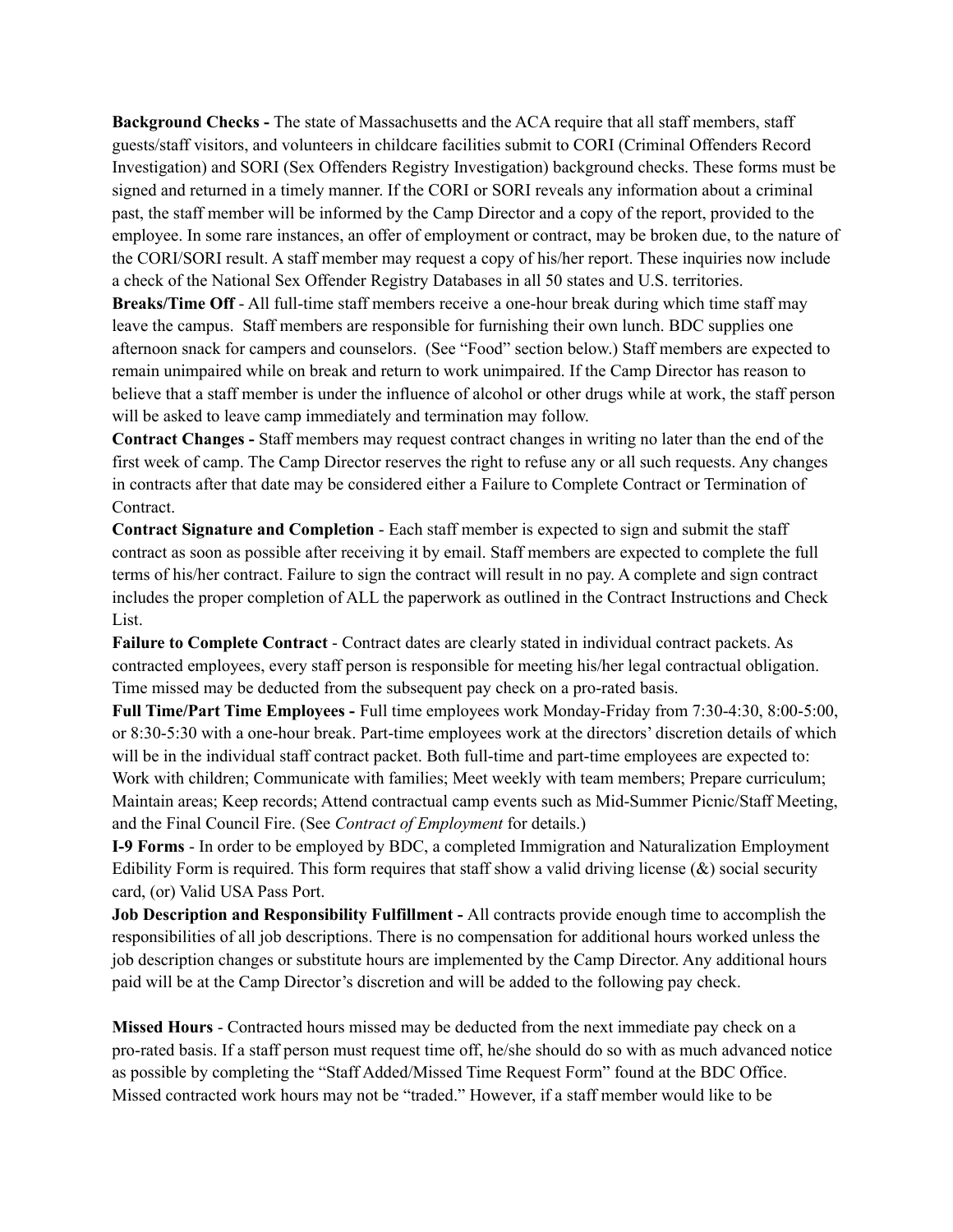considered for Added Hours (see "Added Hours" above) he/she may speak directly with the Camp **Director** 

**Pay Checks -** Pay checks are dispersed after 11:00 on Pay Day Fridays. Only the staff person whose name appears on the check may pick up the pay check. Pay checks are signed out of the BDC Office between the hours of 11:00-5:30pm. Payment via direct deposit is available for both year-round and seasonal employees.

**Pay Dates** - Staff are paid in 6 pay periods, 3 in July, and 3 in August. There are no cash advances after the first Friday of camp. In order to be paid on time, all payroll materials must be complete and, in our office, promptly after receipt. Late or incomplete paperwork may result in late pay.

**Personal Loan Request -** Staff members may request a cash advance for up to \$100 prior to Friday of the first week of camp. Requests for cash advances must be submitted in writing to the Camp Director. **Purchasing -** Staff members wishing to purchase BDC merchandise, certifications, EXTRAS, etc. must pay for all items with cash, check, or credit card. BDC is unable to draw money out of pay checks or provide "credit" for incidental items.

**Recruiting** - A Bonus of \$100 is given in the final paycheck to staff members who recruit a new staff member and both parties fulfill their full contractual obligations (attend training week and work all 39 days of camp). This bonus may be reduced, at the discretion of the Camp Director, if either party does not fulfill their full contract obligations (start late or leave early). The recruited (new) staff member must contact the camp office prior to the end of camp, to identify which (must pick one) staff member recruited them. BDC many also extend this bonus to an alumni staff person (recent 5 seasons) who recruits a new member of staff. The alumni staff member must submit a formal online reference form for a new hire who fulfills his/her full contractual obligations.

**Required All Staff Events -** All staff members are to be present on campus for the following short evening events: Mid-Summer Family Picnic followed by the Mid-Summer Staff Meeting as well as the Final Council Fire. Failure to attend either event will result in a \$50 deduction per event from the subsequent pay check. These Required Staff Events may not be "traded" or made up in any way. **Sick Leave** - If a BDC Staff person is sick, depending on the number of previous years and hours worked, some sick time may be covered by the Massachusetts Paid Sick Leave laws.

**Staff Meetings -**Team Meetings will be held weekly during the camp day and are contractual obligations. **Staff Sign-In/Sign-Out** - At the start of each camp day, beginning during Training Week, Staff Members are expected to arrive on time and sign in prior to beginning work. The sign-in table is located outside of the BDC Office. At the end of the day, staff members are expected to sign out. Any missed time (including during Training Week) is deducted from the staff members'subsequent pay check on an individually pro-rated basis.

**Time Off** - BDC discourages taking any time away from the 39 days of camp. BDC does grant time off for sickness, family emergencies, weddings, or funerals. A staff member needing to take time off should consult with his/her direct report as soon as possible in order to fill out the needed paperwork and to work out substitute coverage within the team when time possible.

**Termination of Contract -** The Camp Director may terminate the employment of a staff member if that staff member shall fail to discharge the obligations set forth in the Contract of Employment or shall commit some act(s) of unprofessional conduct. The termination process is as follows:

1. A written warning will be issued citing the observed or reported violation(s);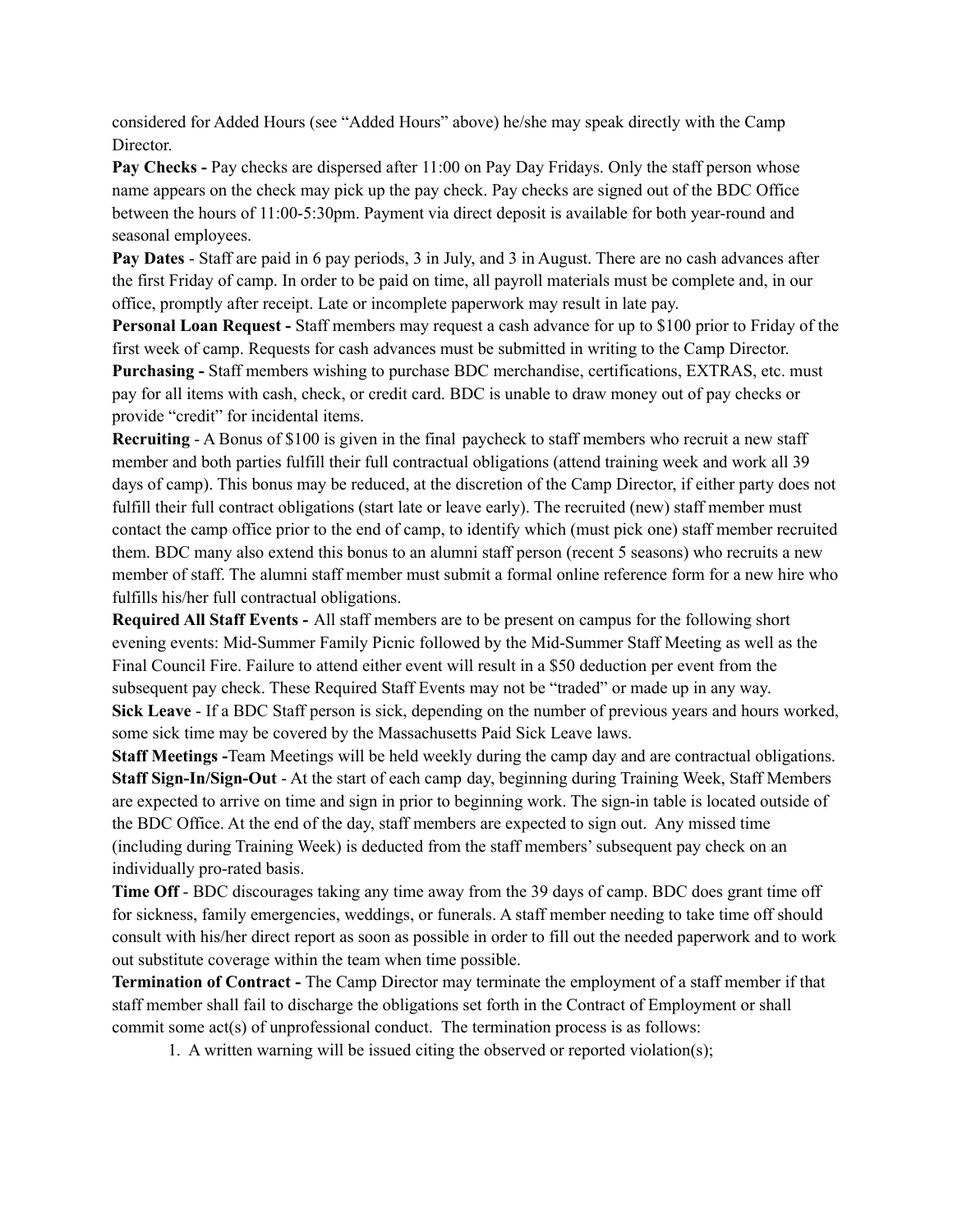2. If a second incident occurs, the Camp Director will meet with the employee and termination will follow. Such termination will be followed by a written account of the incidence(s) and a detailed description of the subsequent termination process.

3. If, in the Camp Director's judgment, an employee's conduct is so egregious, or poses a risk to the health or safety of others, that employee may be terminated immediately.

*Employment at BDC is "at will" and the employee may be terminated without cause.* **W-4 Forms -**All staff members must complete an updated W-4 Form in order to be paid. If the "claim" section is left blank, the system defaults to "Single, 1 deduction." Your W-2 (Year End Pay Summary) will be mailed in January to the address that is placed on the W-4 Form. The address placed by the employee on the W-4 Form must match the address used to file taxes. Pay checks #1-5 will be handed out to employees at camp, while paycheck #6 will be mailed to the address on the W-4 Form. Any changes to name, address, tax deduction, etc. must be made in writing signed by the employee requesting the change. **Withholding of Pay -** The final paycheck will be mailed out when all camp materials are returned including, but not limited to: Activity Binders, Materials & Supplies, and All Safety Equipment.

## **EVALUATION**

**Staff -** All staff members are evaluated by their immediate supervisor throughout the summer on an ongoing basis. Program Staff, Hill Heads, and Directors are evaluated in writing during the first few weeks of camp. Any recommendations documented in these early evaluations must be executed immediately. At any time, a staff member may request written documentation of his/her performance at camp. A final written evaluation will remain in the file of all Program Staff. Staff members may request, a written reference by the Camp Director in the Off Season with a *four-to-six-week lead time*. **Camp -** All staff members are invited to evaluate Brewster Day Camp at the conclusion of training week, the mid-summer staff meeting and at the end of the summer. The Camp Director welcomes constructive and supportive criticism in an effort to improve BDC from year to year.

# **FACILITY USE**

**Campus/Definition** - The campus includes the 4.5 acres of wooded land, all accompanying buildings, tents and sheds, the church parking lot, and the areas in Nickerson State Park that are used by BDC for any activity.

**Cleaning** - BDC expects its staff to help with general maintenance and cleaning of the campus. Program Staff are responsible for emptying their own activity area garbage cans and keeping their teaching areas clean and neat. Staff members are asked to pitch in by picking up anything out of place including but not limited to: cups, trash, towels, miscellaneous clothing, juice box straw covers, watering hoses, etc. (The Facilities Directors and After-Hours Cleaning Team empties trash cans on the hills, fills water coolers, and cleans the Bathhouse). During the day, if a staff member does not have time to re-fill the toilet paper or drinking water cups, he/she must alert a supervisor of the need to refill these necessary items.

**Copier Machine -** The TFS Office Manager is in charge of the copy machine. Copies may be requested through the BDC Office for all camp copying needs. Additional lead time may be needed for copy requests.

**Mail -** Incoming mail is delivered to the BDC Office/TFS Offices. BDC mails out and receives official camp mail only. Staff member's personal mail must be mailed by the staff member at a local post office. **Messages -** Telephone messages are delivered to staff once a day at 4:30 unless the content of the message is of an urgent matter. If a staff person must receive a personal call during the workday, he/she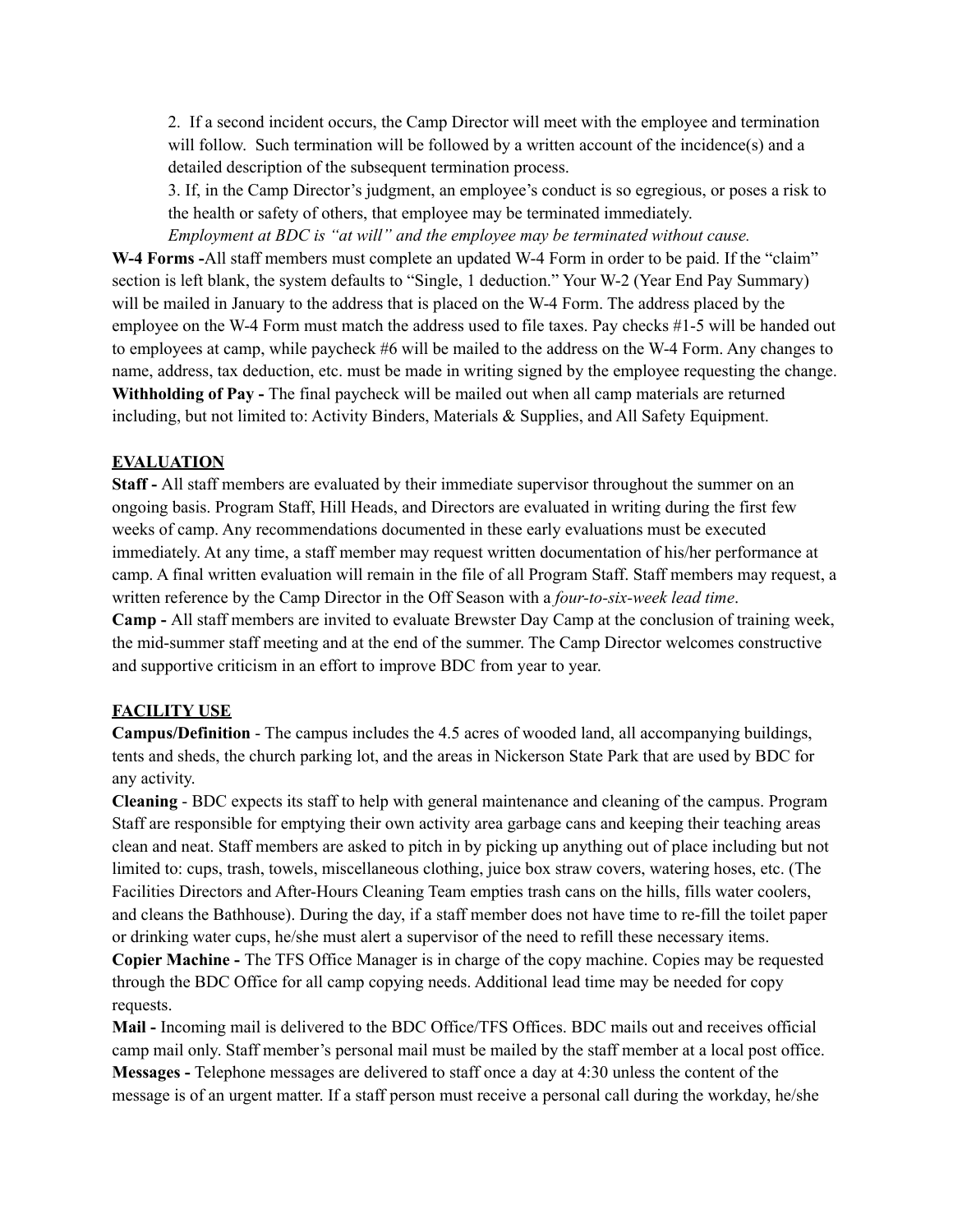may ask BDC Office to hold the personal cell phone and deliver the message to the staff person or call the staff person to the office to receive the message. (Please see Cell Phone Use during the workday.) **Office Spaces -** Campus offices are small and busy places. The TFS Welcome Office on the first floor of the School House is used by TFS only. The Administration Offices on the third floor of the Salt Box are used by administration teams or for staff meetings by invitation only. Staff members wishing to use a computer for professional purposes must sign up in advance and use the staff computer in the Salt Box Faculty Lounge. The telephone in the Faculty Lounge may be used for professional phone calls only. Campers are to be accompanied by an adult to all offices unless given special permission by a Hill Head. The BDC Office has a Staff Door in the back. Staff Members picking up or delivering messages must come to the Staff Door during low traffic times (i.e. when parents are off campus between 9:00-12:00 and 1:00-4:00.) All staff meetings should happen outside of the BDC Office and out of parent and camper earshot.

**Property -** Camp property is for use during camp hours with campers. Any off-hour staff use must be requested in writing with the permission of the Camp Director, especially for the pool and waterfront. *Unauthorized or afterhours use of camp property, the pool and/or waterfront, is considered trespassing and is grounds for immediate termination and may be prosecuted with local law enforcement.*

**Recycling -** BDC aims to recycle as much waste as possible. Place aluminum, glass, plastic, in re-cycle bins on campus. Recycled paper is used for internal messages and free drawing. Please reduce, reuse, and recycle.

**Smoke Free -** The entire campus (see above) and all off-campus activities with children are smoke (all tobacco & e-cigarette) free**.**

**Staff Bathrooms -** Staff members are expected to use the bathhouse and the portable toilets. Showers may be taken in the Bathhouse only when camp is closed.

**Supplies -** All paper products such as toilet paper, paper towels, paper plates, etc., are for camp use only. Employees who take camp supplies for their personal use are subject to immediate termination.

**Telephones -** Staff may use the telephone in the Faculty Lounge on the 3<sup>rd</sup> Floor of the Saltbox for business and emergency calls only. Please limit phone time to 1 minute and save recreational calls for off duty hours. Camp cell phones are for emergency use only and should not be used for personal calls or texts, or picture/video taking. (See "Cell Phones" above.)

## **FILES**

**Camper -** BDC maintains files for each active camper. These files remain on campus at all times and contain enrollment forms**,** relevant health and immunization records**,** family information, and emergency contacts. As camper information is kept **confidential**, staff members may read camper files only with the direct permission of the Camp Director. Files must be signed out and back in when accessed. **Staff -** Brewster Day Camp maintains a personnel file for each staff member. These files contain all relevant health and immunization records, Staff Information and Health Form, Contract of Employment, BDC Staff Application Form, References, BDC Evaluations, and copies of all pertinent certifications. Staff may only have access to their individual file.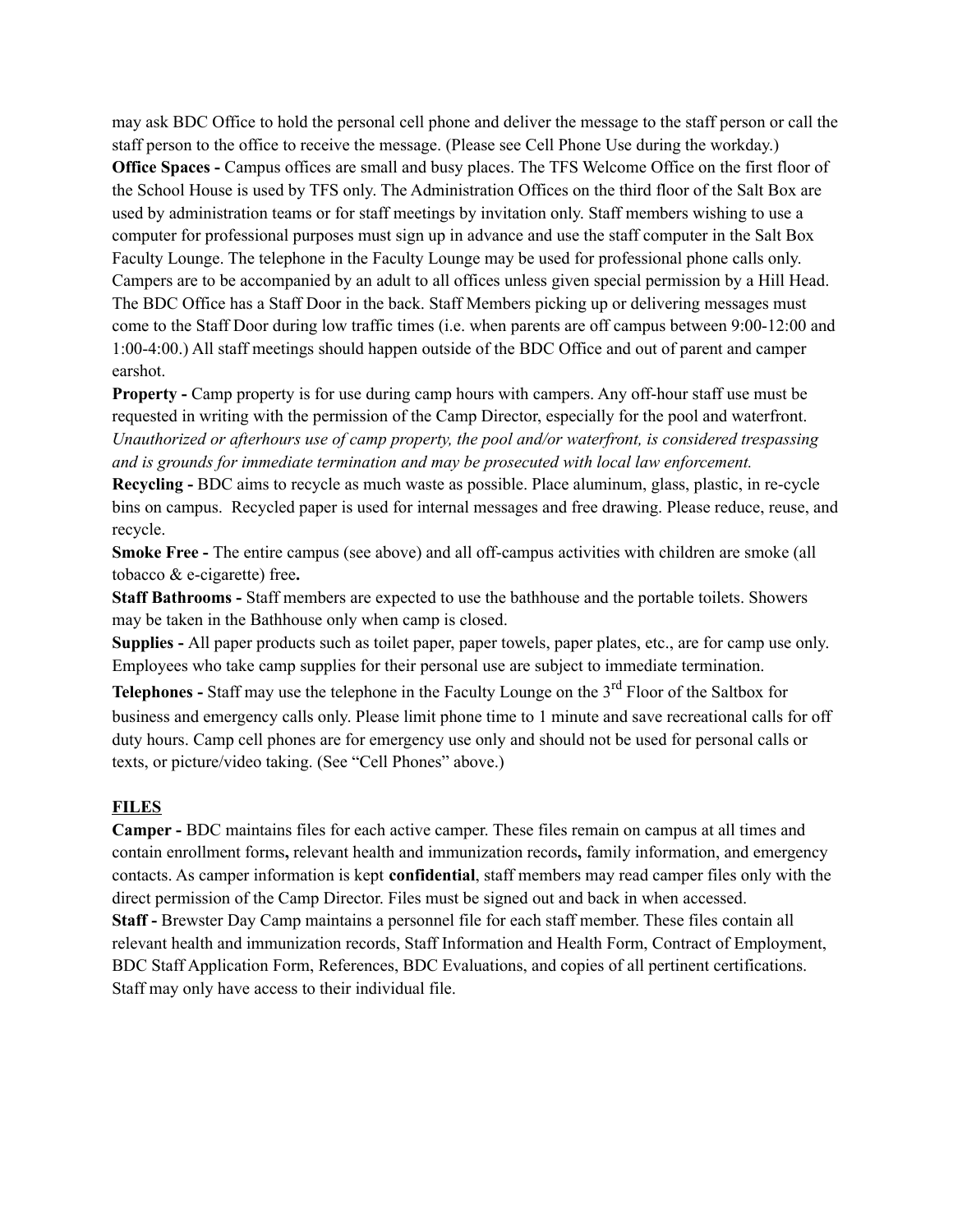### **FOOD**

**Camper -** All campers receive an afternoon snack. In addition, younger campers also receive a mid-morning snack.

**Staff -** All Staff members are expected to bring their own lunch to camp or eat on a break. (See Staff members are not to eat camper's food for either snack or lunch, as tent counselors receive one snack each when campers are served. Employees who take camp food/supplies for their personal use are subject to immediate termination.

**Water Coolers** – During the day, Hill Heads and Leadership Team members are responsible for making sure that all water coolers are full, have ample cups, and nearby garbage cans are neat. Please inform a supervisor if you notice that a water cooler and/or cup holder is empty, damaged, or dirty. Please council campers who play with the water coolers, waste water, or waste cone cups.

### **HARASSMENT/BULLYING**

**Definition** - BDC recognizes that a person's right to freedom from discrimination includes the opportunity to work in an environment untainted by bullying or harassment. Harassment includes all unwelcome advances, written or verbal innuendos, threats, insults, or disparaging remarks concerning a person's gender, gender expression, national origin, race, creed, color, ancestry, age, sexual orientation, veteran status, physical or mental disability, religious, or political affiliations that are offensive to any person associated with the camp program. (See "Harassment Policy" in the Staff Training Manual for complete definition and description.)

**Reporting Procedure** - If a staff member believes that he/she is experiencing harassment in the workplace, only the offended person must do the following in this order:

1. Let the offending party know that his/her behavior is inappropriate, unwelcome, and that the

behavior must stop by saying, "NO" firmly and by not apologizing.

2. Follow the Complaint and Grievance Procedure below.

**Complaint and Grievance Procedure** - Any staff member who has a complaint or grievance about anything at BDC should go immediately to his/her direct supervisor. The supervisor and staff member will problem solve together. If further help is needed the staff member and supervisor will go to the next higher level of the administration chain to rectify the situation. This policy pertains to any and all problems including complaints from parents or campers, issues with other staff members, problems with a child's behavior, financial concerns, and the physical or emotional well-being of staff members, campers, or families. In the event of sexual harassment, any member of the BDC community may bypass the chain of command and go directly to a director to seek help. Formal Complaints and Grievances will be written down by the responsible director who will inform the Camp Director. The information is placed in the appropriate location as a record of the event and appropriate action will be taken by the Camp Director. **Bullying** – Bullying, in any form, between campers, staff or families, is not tolerated at BDC. If a staff member suspects bullying, the incident should be reported to a supervisor immediately. Adults who fail to report bullying in a timely manner, risk termination and legal action being taken against them. Please consult the BDC Bullying Policy\* for any questions or for best practices regarding bullying identification and prevention.

#### **HEALTH**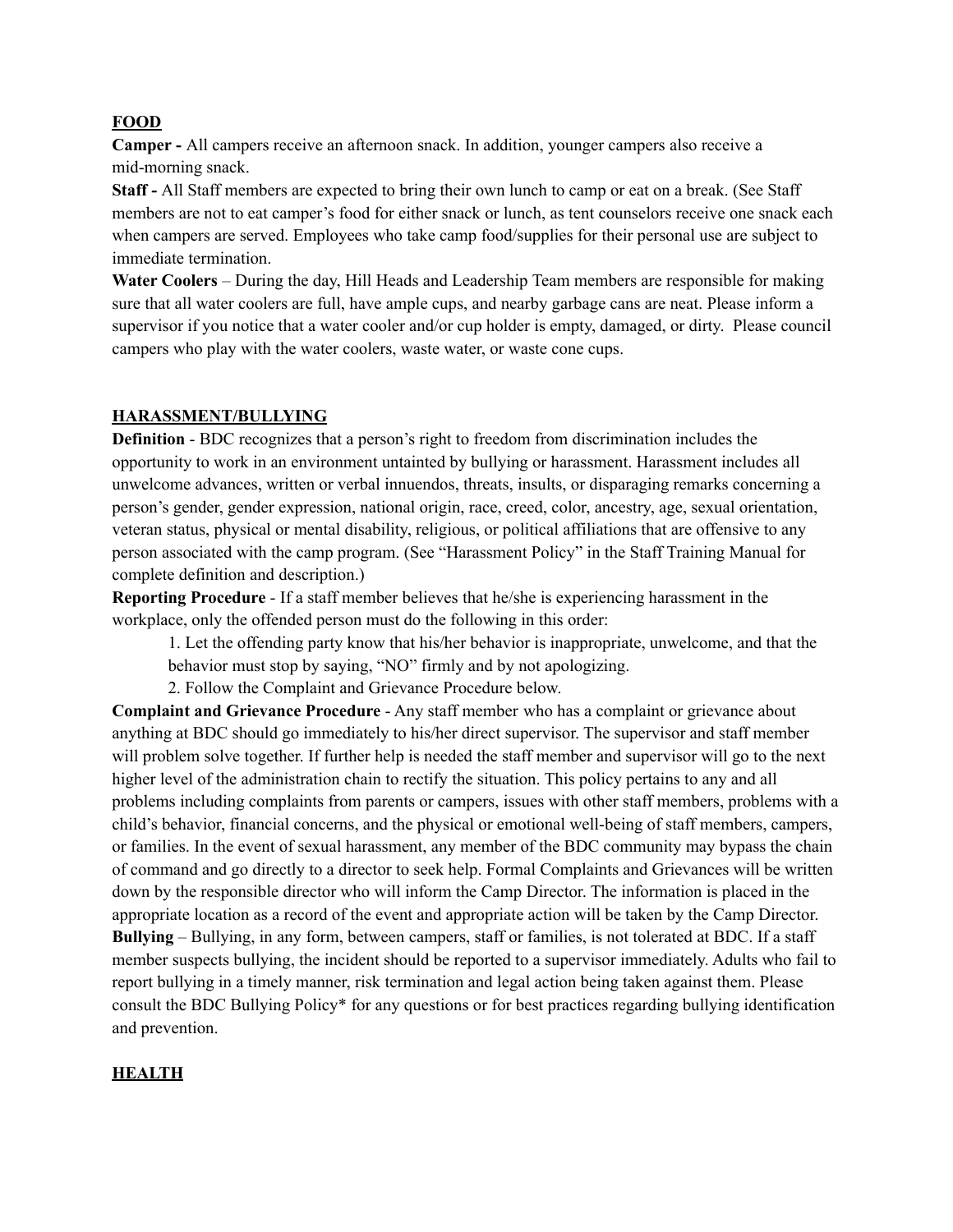**Health Office** - Staff members may visit the health office for a wellness consultation. If the health staff deems the staff member to be too sick to perform his/her duties at camp, that staff member must leave camp. In order to return to work, a staff person may be asked to obtain a doctor's note or permission by the camp health staff. Staff members are invited to remain in the health office for a consultation visit only and should go home if rest is required.

**Doctor visits** - If a staff member must be seen by a doctor, the staff member or his/her health insurance company is financially responsible for that exam.

**Health Forms** - A Staff Health and Information Form must include Immunizations Records signed by an examining physician. Both of these forms must be in the staff member's file prior to the start of each camp season.

**Immunizations** - All required immunization must be up to date and this must be documented in the staff file.

**Long Term Health Conditions** - Staff members' prescription drug use, chronic, or long-term illnesses must be disclosed on the Staff Information and Health Form and reported to the health staff prior the start of employment at camp. This information is kept strictly confidential in accordance with HIPA regulations.

**Mandated Reporter -** Each BDC staff member, by virtue of working at a summer camp, is a mandated reporter and as such, must act accordingly when necessary. Please see details in the Staff Training Manual.

**Physical Exams** - All staff members are to have had a physical exam within one year of employment at BDC.

**Sickness** - Staff members are expected to come to work each day healthy and ready to execute all of their duties. Staff members calling in sick MUST speak directly with a member of the administration team. A message left on the camp answering machine is insufficient communication. Proxy notification (sending word with another staff person) of absenteeism is unacceptable at BDC.

## **LUNCH**

**Breaks** - During Staff Training Week, Hill Heads will schedule Tent Counselor breaks so that all tent groups have continuous coverage while tent counselors are on break. Program Staff generally break from 12:00-1:00 and Hill Heads and Tent Counselors generally break for one hour between the hours of 10:30-12:00am or 1:00-3:00pm**.**

**Camper Lunches -** All campers (including CL's) are to remain seated for a thirty minute lunch on campus. Tent groups are expected to eat at their designated picnic tables with a monitoring adult sitting in the green counselor chair and remain seated at the picnic table from 12:00-12:30 or for at least ½ hour in order to rest active bodies.

**On-Duty Lunch Etiquette** - Campers and staff must remain seated at picnic tables for 30 minutes during lunch. While monitoring campers at lunch staff members are expected to model appropriate behavior and staff should expect the same from campers i.e. sit while eating, chew with mouth closed, engage in interesting and appropriate conversation. Staff members are required to teach campers good table manners. *Staf members are only permitted to sit in the green counselor chairs. Campers sit on the picnic table benches.*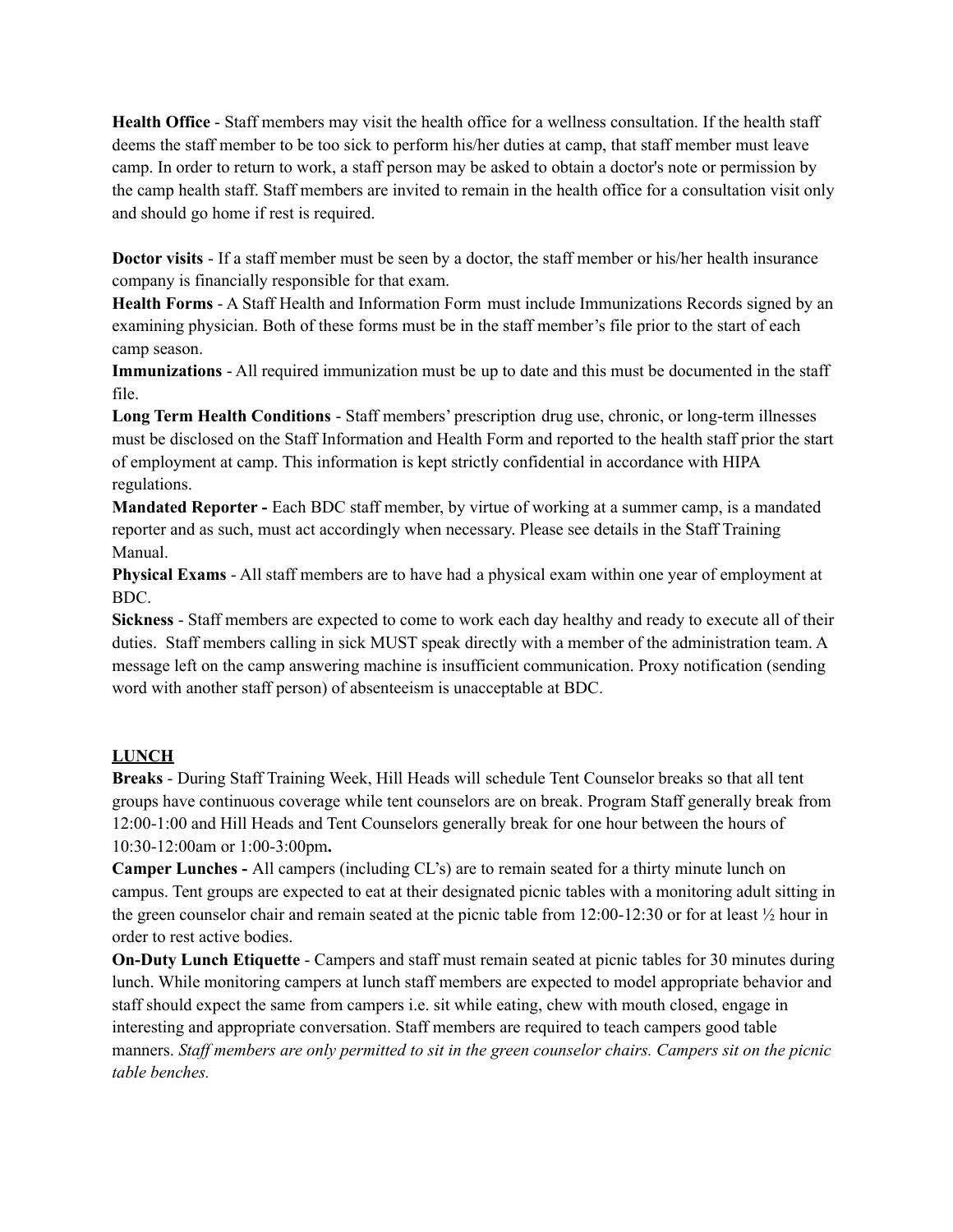**Staff Lunches** - Staff members are encouraged to eat lunch with their campers. Staff may bring their own lunches or eat on a break. Staff food is for themselves only.

### **PARKING LOTS**

**Church** - Staff members are to use the Church parking lot only for parking staff cars. The church designates a specific parking area for BDC. Activities should take place on our main campus only and not in the church parking lot.

**Laurino's** - At times, the church has functions (funerals, Bible Camp) which prevent BDC from using their lot in the morning. During these times, BDC Staff Members are notified to use Laurino's Restaurant parking lot from 7:30am until 12:00 Noon. Laurino's asks that all BDC cars be removed by lunch so that room exists for their lunch patrons.

### **SWIMMING AT BDC**

**Attire -** Bathing suits are required in the pool at all times – clothing such as cut off jeans or cotton t-shirts clogs the pool filters. Hair long enough to be tied back must be so regardless of the gender of the owner of the long hair. When swimming in the pool, at the waterfront, or on a BDC Trip, women's stomachs must be covered. (I.e. Bikini bathing suits for campers and staff are inappropriate attire at BDC.)

**Aquatics Teaching Staff** - Anyone working in the pool or at the waterfront must wear a specific uniform bathing suit which BDC designates yearly. BDC provides the link to the specific uniform suit which designated aquatics staff must purchase.

**Lifeguards** -Any staff member who guards campers – either at the pool or at any beach – as part of his/her job description must wear a uniform Lifeguard bathing suit.

**Pool Use** - The pool is only open to staff members who are off duty from 7:30-8:30AM, 12:00-1:00PM, and 5:00-6:30PM Monday-Friday. A BDC lifeguard must be on duty for all pool use. Entrance to the pool is only through the pool gate and between the hours of 7:30am-6:30pm.

**Professionalism/Water** - Staff members are expected to use professional behavior at all times in and around the swimming pool, at ponds/ocean, or on a water related trip. Roughhousing, pushing, splashing, chicken fights, diving etc. are prohibited in and around water at BDC. When in the BDC pool area, at the beach, or on a water related trip, all staff members are expected to be aware that *safety* is always of utmost concern in and around water. Pool fence jumping, unauthorized use of the pool/waterfront keys, or any other unauthorized pool/waterfront use, during or after camp hours, is grounds for termination.

## **SAFETY at CAMP**

**General Safety** - Safety at Brewster Day Camp should be of serious consideration by all staff members at all times. Staff members must always station themselves in full view of the group that they are monitoring either on the playground, beach, or elsewhere. When working with a small group or an individual within that group, staff members are expected to assure the safety of the entire group by following these guidelines:

- 1. Observe the entire group at all times.
- 2. Remain in full view of the entire group.
- 3. If the above is not possible, place the entire group under the care of another staff member.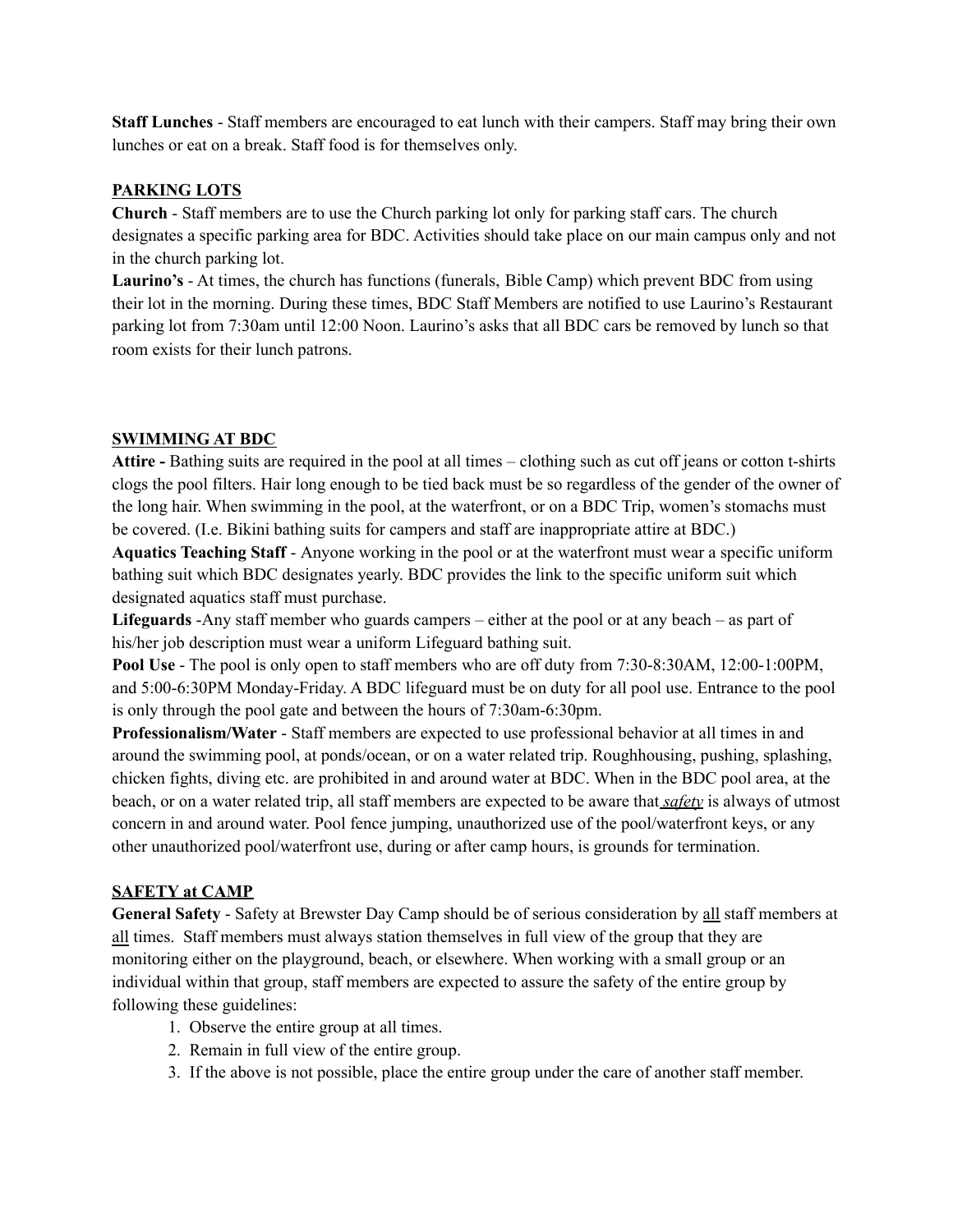**Monitoring Tent Groups/General** – The following guidelines are always considered when monitoring a Tent Group:

- 1. A staff member must always be present inside the tent while campers are changing. (Exception: Admirals Hill tent groups where those tent counselors may monitor camper behavior from outside the tent and attentively listen to appropriate camper behavior going on inside the tent.)
- 2. Staff members should always know the number of children present in their group at any given time.
- 3. A tent group should always be monitored during transition times such as lunch, moving to/from activities, arrival and departure times from camp.
- 4. When one staff member assumes the responsibility from another staff member for the monitoring of a group, both staff members should discuss any pertinent information regarding the group such as – the number of campers, the next activity, or any specific information about individual campers.
- 5. When a tent group is at an activity, Tent Counselors are expected to assist Program Staff by participating in the activity and by monitoring camper attention at the activity.

**Monitoring Tent Groups @ Beach/Pond/Ocean** – Staff members are expected to use professional behavior at all times in and around the water. (See "Professionalism" in "Swimming Pool" section above.) All staff members are expected to be aware that *safety* is always of utmost concern as water represents the most dangerous area in any camp setting. All staff are expected to remain awake, alert, and engaged with campers when monitoring children at beaches, ponds, or pools. (Reading, sleeping, using a phone, or any other manner of distraction while monitoring campers around water is grounds for immediate termination.

## **SAFETY AROUND WATER**

**The following must be done by the lifeguard in charge prior to leaving for the beach/pond/ocean:**

1. The Swim Director must first be notified of the desired swim off campus.

2. A designated BDC Lifeguard signs out of the BDC Office indicating names and number of campers going to the beach, name and number of staff members on trip, location of beach, and cell phone number.

3. LGT must have a rescue buoy, cell phone from BDC Office, first aid kit, sun screen, and Camper Emergency Forms, water for drinking, cups, and plastic trash bag.

4. LGT must know tides at designated beaches.

5. Swim Director meets LGT/Campers/Staff and checks safety equipment and procedures before allowing the group off campus by bus or by foot.

## **The following is the BDC Beach Monitoring System used by Brewster Day Camp at all times:**

All counselors must be on their feet and stationed in following triangle: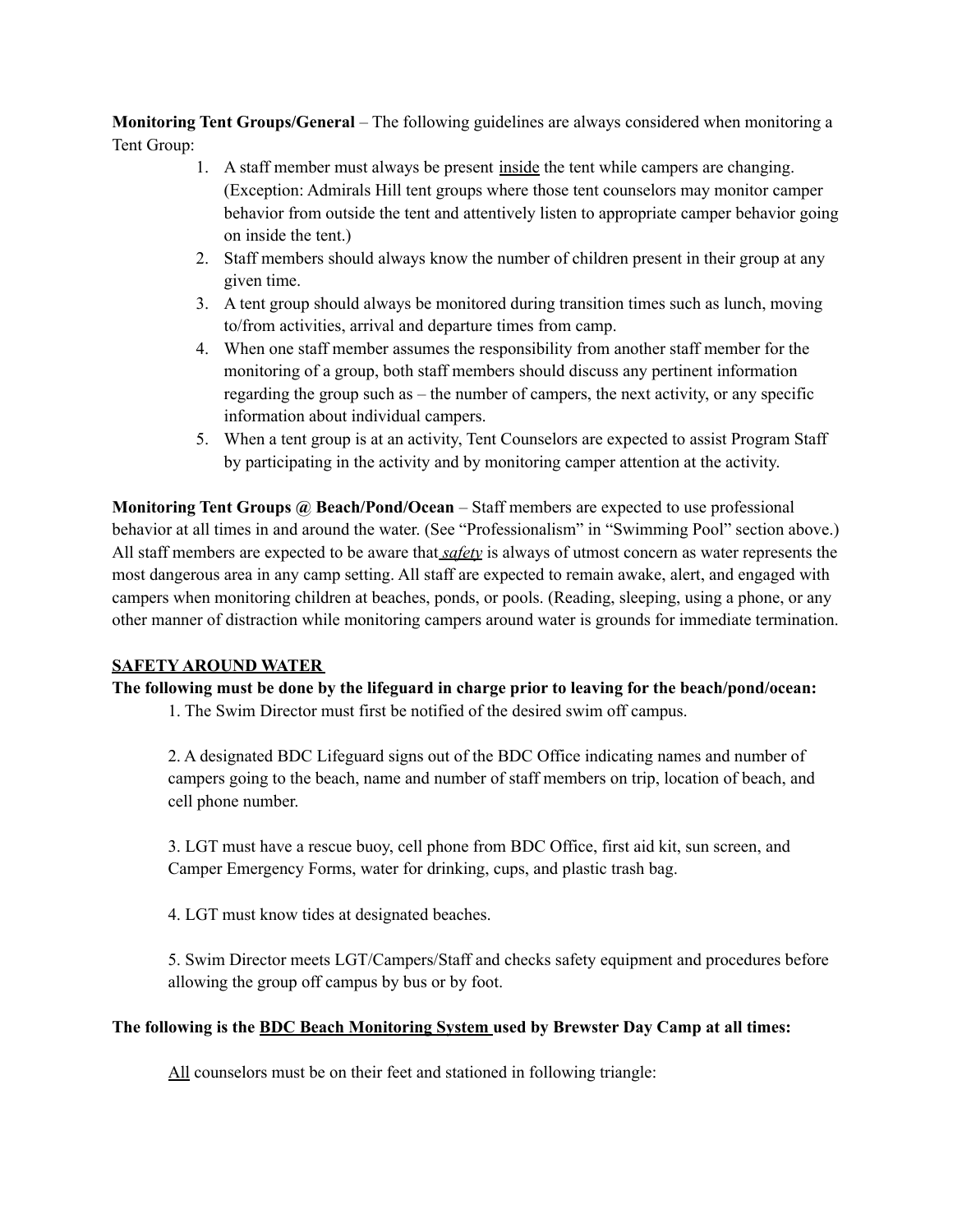- A designated BDC Lifeguard (LGT) in a guard bathing suit *stands* in the water depth equal to the waist of the shortest camper in the group. (Deep water swimming takes place only in the BDC pool.)
- LGT holds Rescue Tube and continually scans the water and counts the campers in the water.
- All remaining counselors must stand on the beach to the right and left of and facing the LGT thus designating the area within which campers are to remain and they too campers in the water and on shore.
- When the LGT raises his/her arms above head and says "*Everybody Out*!" the remaining staff do the same. All campers exit the water and sit on the beach to be counted by the LGT and staff members*.*

## *Failure to employ the BDC Beach Monitoring System may result in immediate termination.*

### **TECHNOLOGY**

**Contacting Campers Electronically** - BDC encourages all campers and counselors to have positive relationships. Any staff contact with campers outside of camp must remain professional. BDC campers are minors and as such any off-campus contact with campers must be at the discretion of the camper's parents and does not include email, text messaging, instant messaging, or "friending" via social networking sites. Staff contacting campers via email, mobile calling and mobile phone peer-to-peer applications, text message, instant messaging, Skype, FaceTime or friending via social networking sites such as Facebook, Snapchat, etc is prohibited and grounds for termination.

**Digital Photos/Video**- Staff members may ONLY use the camp camera to take photos at camp. Personal cameras or cell phones may not be used to take photographs at camp. When posting photos of off hours events, using a web site or web application (Pinterest, YouTube, Facebook, Flickr, Instagram, Twitter, etc.) leave the name "Brewster Day Camp" or "BDC" out of all photo titles so that when a potential new camp family looks for BDC using a web search engine, they do not end up seeing casual staff photos on the internet. All posts which reference BDC, shall be professional in nature.

**Representation** - BDC reminds everyone that how you represent yourself on the internet should be how you represent yourself in any public place. You are expected to always represent BDC professionally both at camp, off campus, and on the internet. YOU are the BDC brand. Every interaction with a customer or potential customer, either in person or on the internet, must be in keeping with the expectations of the BDC brand and reputation. Any action which causes damage to, or potential damage to the brand or reputation of BDC will meet with severe consequences potentially including termination.

**Social Networking** - BDC cares deeply about its reputation and trusts its staff to ensure that everyone representing BDC remains professional in their representation. Any staff behavior shown on the internet must remain professional and appropriate at all times. The consumption of alcoholic beverages, drug use, implied or actual sexual activity, inappropriate behavior, etc. shown on the internet may result in termination.

*\*\*\*Remember that personal computers, cell phones, & the internet, remain a public place\*\*\**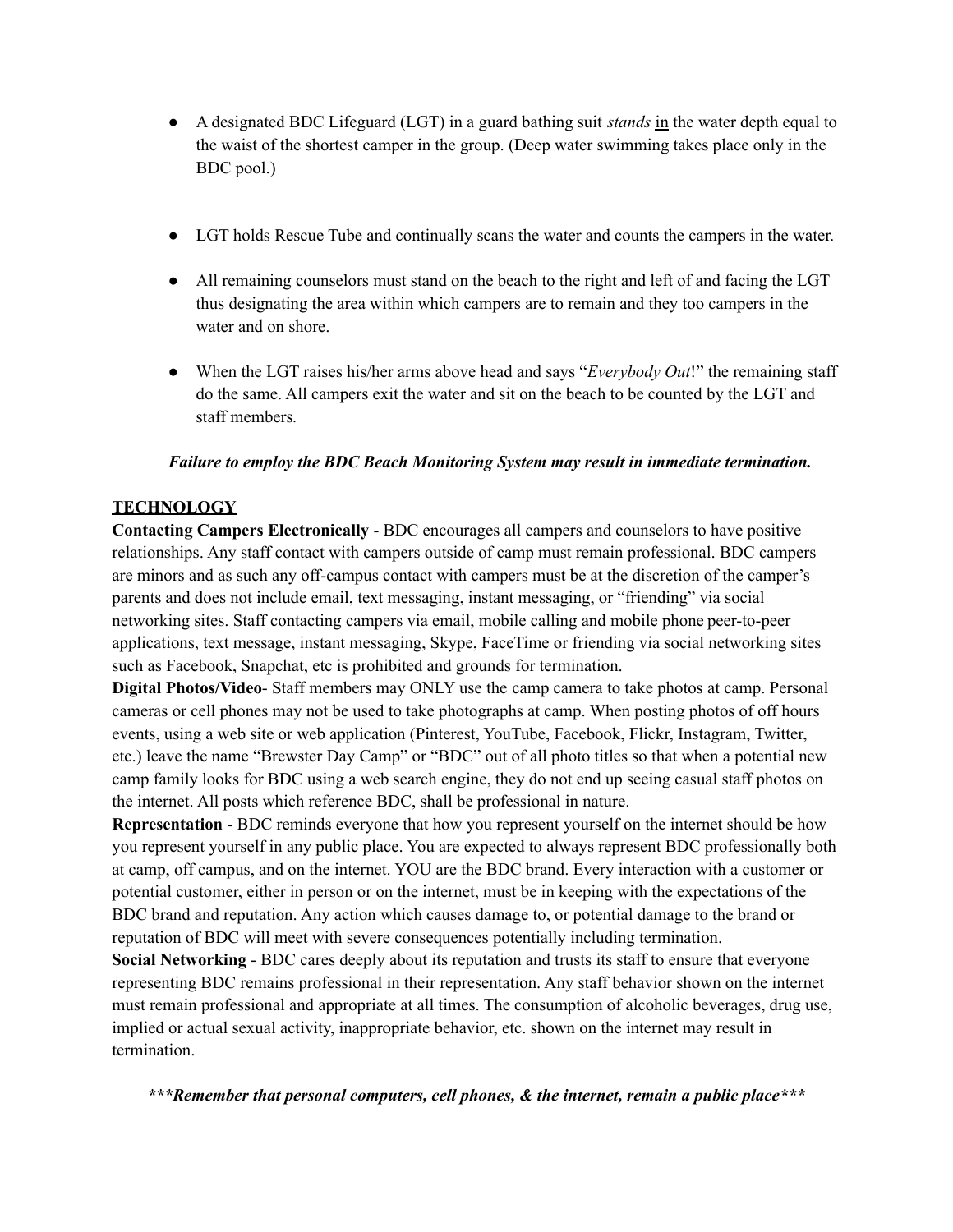# **TRAINING**

All staff members are expected to be on time, present, and fully take part in all aspects of Staff Training Week with starting dates and times to be designated in individual contracts depending on staff position. (See *Staf Training Week Calendar* for specific dates and times and *Individual Contracted Days Schedule*.) Any time missed during Staff Training Week must be permitted only with prior approval by the Camp Directors and is deducted from the next pay check on an individually pro-rated basis at the Camp Directors' discretion. On-going staff training takes place in weekly team meetings and with the Camp Directors and members of the Leadership Team as needed. (See *Staf Training Manual* for details.)

### **TRIPS**

**Trip Leader** - BDC Trips are organized by the Program Director in conjunction with members of the Leadership Team. A designated Trip Leader is appointed by the Program Director for each trip. Tent Counselors and Program Staff accompany the Trip Leader as needed.

**Breaks** - When on a BDC Trip, break time is provided during travel to and from the trip location. Breaks are scheduled by the Trip Leader.

**Responsibilities** - All BDC Staff are entirely responsible for the health and safety of all campers and fellow staff members during the trip. The Trip Leader is responsible for adhering to the trip schedule. While on the trip, the Trip Leader is responsible for tone and tenor on the trip, for communicating directly with vendors, and keeping in telephone contact with the BDC Office. When the trip returns to camp, all staff and campers from the trip remain as a group until the Trip Leader dismisses the group. Staff members are dismissed from the trip to join their other responsibilities only by the Trip Leader. (For further details regarding Trips, see "Extras" in *The Staf Training Manual*.)

## **UNEXPECTED/UNAUTHORIZED PEOPLE**

Unauthorized people who visit camp or wish to pick up a child must be immediately escorted by a BDC Staff member to the BDC Office. Expected delays will occur while the child's family is contacted. Staff is required to bring all Unexpected/Unauthorized people directly to the BDC Office regardless of the time of day. Any unknown person or child seen on campus should be brought directly to or reported to the BDC Office immediately. All BDC staff members have the responsibility to immediately report suspicious persons or activity which they observe on campus, in the parking lots, or while off campus accompanied by BDC campers. The camp/school office will contact local law enforcement regarding unauthorized people, when deemed necessary by a BDC Director.

## **VISITORS**

**Visitors/Guest**- All visitors to campus will be accompanied throughout the visit by a member of staff. All staff members must immediately report to the BDC Office any unaccompanied visitor. Visitors will wear an identifying Visitor Name Tag while on campus and staff members are expected to greet the visitor and introduce themselves when appropriate. All visitors are expected to behave in accordance with BDC Staff and Camper Policies. Visits last ½ hour or less. Any visitors wishing to volunteer (remain on campus more than ½ hour) must be CORI and SORIed prior to arrival, and only with prior approval from the Camp Director.